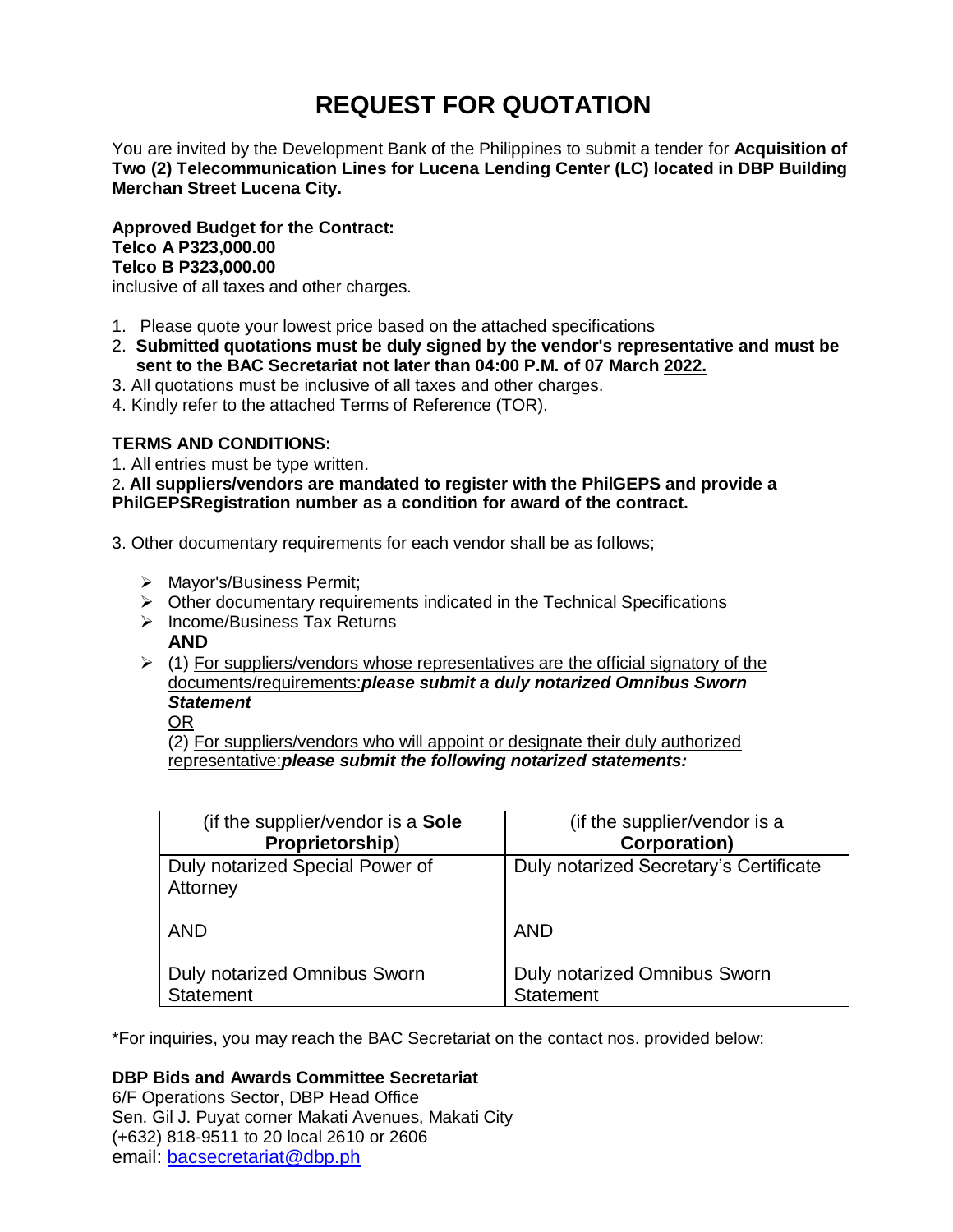Annex A

# ACQUISITION OF NEW, ADDITIONAL AND/OR REPLACEMENT TELECOMMUNICATION LINE/CONNECTIVITY SERVICE FOR THE DEVELOPMENT BANK OF THE PHILIPPINES (DBP)-**LUCENA LENDING CENTER**

## APPROVED BUDGET FOR THE CONTRACT: Telco A: Php 323,000 Telco B: Php 323,000

#### **TECHNICAL SPECIFICATIONS**

#### A. BACKGROUND

 $\label{eq:2.1} \begin{array}{ll} \mathcal{L}_{\text{c}} & \mathcal{L}_{\text{c}} \\ \mathcal{L}_{\text{c}} & \mathcal{L}_{\text{c}} \end{array}$ 

 $\rightarrow$ 

The telecommunication connectivity service (line) is for the connection of DBP online systems, services and facilities in any of the following DBP remote sites:

A.1. Branch Office, including:

A.1.a. Lending Center A.1.b. Cash Center A.1.c. Branch-Lite Unit

A.2. Automated Teller Machine (ATM)

#### **B. OBJECTIVE**

To acquire stable, reliable and secure telecommunication connectivity/line service to link DBP remote sites to the Head Office from an authorized and qualified telecommunication service provider (Telco).

#### C. COVERAGE OF THE CONTRACT

The contract will be for a one (1) year period starting from date of acceptance of service with the option for automatic renewal.

#### D. MINIMUM SPECIFICATIONS

- D.1. Connectivity/Line Service Availability
	- > The minimum availability of service is 99.6%.
- D.2. Connectivity/Line Specifications
- D.2.a. Branch Office  $\triangledown$ 
	- D.2.a.i. Wired MPLS/VPN, Radio Last Mile or VSAT connection with minimum of 2 Mbps bandwidth
	- D.2.a.ii. Must be Ku Band or C Band for the VSAT
	- D.2.a.iii. Inclusive network equipment, such as router and or router/modem, must not be on End-of-Life/End-of-Support status within the contract period
	- D.2.a.iv. Router must support GRE/mGRE tunneling and IP Security (ex. dynamic VPN) and SNMP
	- D.2.a.v. DBP shall have the full access of the router
	- D.2.a.vi. Provide near real time and historical link monitoring
- D.2.b. ATM Wired п
	- D.2.b.i. VPN connection at least 128 Kbps via MPLS
	- D.2.b.ii. Inclusive network equipment, such as router and or router/modem, must not be on End-of-Life/End-of-Support status within the contract period
	- D.2.b.iii. Support GRE tunneling and SNMP
	- D.2.b.iv. Provide near real time and historical link monitoring

Page 1 of 4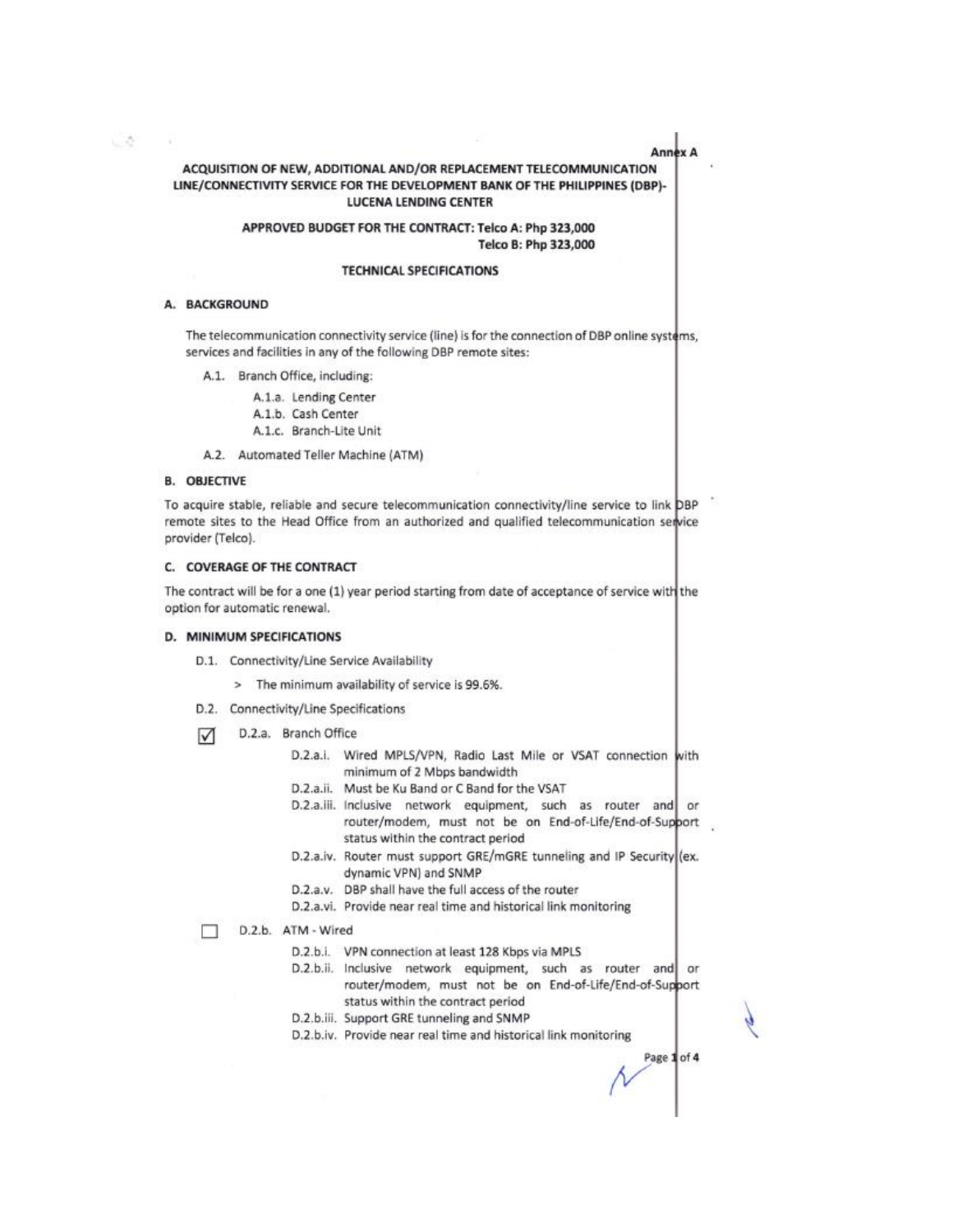ACQUISITION OF NEW, ADDITIONAL AND /OR REPLACEMENT OF TELECOMMUNICATION LINE/ CONNECTIVITY SERVICE FOR THE DEVELOPMENT BANK OF THE PHILIPPINES (DBP)



- D.2.c.i. Provide data transmission function by public GPRS/ GSM network or higher
- D.2.a.vii. Inclusive network equipment, such as router and or router/modem, must not be on End-of-Life/End-of-Support status within the contract period
- D.2 c ii. Support GRE Tunneling and SNMP
- D.2.c.III. Provide GUI access for local and remote management
- D.2.c.iv. Operate at -30~+75°C temperature
- D.2.c.v. Has LED status indication
- D.2.c.vi. Support RJ45 console port
- D.2.c.vii. Include: 1 power cord, 2 antennas, 1 console cable, 1 set documentation
- D.2 c viii. Provide near real time and historical link monitoring.
- D.2.c.ix. Meet the average latency requirement of not greater than 200ms measured using the Ping utility or any similar mobile applications
- D.2.c.x. Meet signal requirement of not less than 2 bars measured using mobile or similar devices capable of said measurement
- D.2.c.xi. DBP shall have full access to the Modem/Router
- D.3. Support Services and Incident Management
	- D.3.a. The Telco shall provide 24 x 7 onsite, telephone and email support. For every service unavailability/downtime reported, the response time shall be within thirty (30) minutes.
	- D.3.b. Upon the occurrence of service unavailability/downtime, the Telco shall:
		- D.3.b.i. Conduct problem isolation/resolution and link restoration activities
		- D.3.b.ii. Notification via electronic mail (E-mail) and telephone within one (1) hour of the occurrence
		- D.3.b.iii. Minimum of twice a day status report to DBP via E-Mail
		- D.3.b.iv. Estimated time of arrival (ETA) if onsite activities required
		- D.3.b.v. Estimated time of resolution (ETR)
		- D.3.b.vi. Root cause
		- D.3.b.vii. Comply with DBP policies on security and confidentiality during support services.
	- D.3.c. The Telco shall submit an incident report stating the reason/s for the outage and detailing the steps undertaken to resolve a particular problem upon DBP's request.
- D.4. Service Performance Review
	- > The Telco shall conduct a performance review session at least once every quarter of a year

### E. TELECOMMUNICATION CONNECTIVITY/LINE REQUIREMENT CLASSIFICATION

The primary objective of the following provisions is to have multiple Telcos per site, providing service redundancy, high availability and avoiding single point of failure.

E.1. New Telecommunication Line Requirement

E.1.a. Covered Sites

> New remotes sites

Page 2 of 4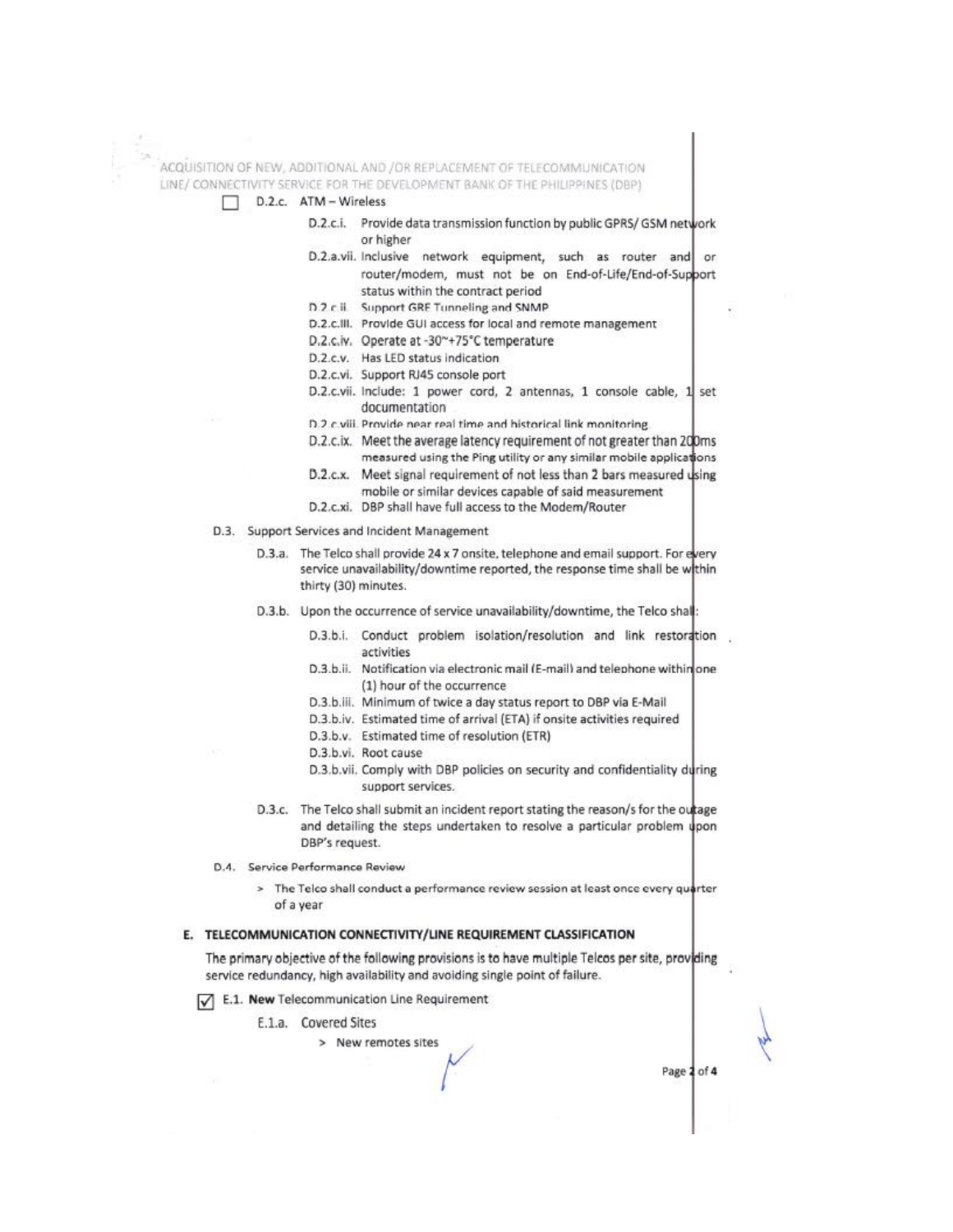ACQUISITION OF NEW, ADDITIONAL AND /OR REPLACEMENT OF TELECOMMUNICATION LINE/ CONNECTIVITY SERVICE FOR THE DEVELOPMENT BANK OF THE PHILIPPINES (DBP)

#### E.1.b. Telco Selection Criteria

- > Telecommunication Line for Branch Office
	- E.1.b.i. Two (2) different Telcos (Telco A and Telco B) shall be selected
	- E.1.b.ii. Telco A is the lowest (winning) provider
	- E.1.b.iii. Telco B is the second lowest provider
- > Telecommunication Line for Additional ATM Facility of a Branch Office
	- E.1.b.iv. The Telco must be different from the one which has the majority or most of the telecommunication connectivity services provided for the ATM/s of that Branch Office
- E.2. Additional Telecommunication Line Requirement п
	- E.2.a. Covered Sites
		- > For existing sites with existing telecommunication line/s
	- E.2.b. Telco Exception
		- > The Telco/s of the existing line/s servicing the site shall not be invited and will not be allowed to participate
- E.3. Replacement Telecommunication Line Requirement
	- E.3.a. Covered Sites
		- > For existing sites with existing telecommunication line/s
	- E.3.b. Telco Exception
		- E.3.b.i. For Telco Redundancy Replacement
			- > The Telco of the existing line/s servicing the site including the one to be replaced shall not be invited and will not be allowed to participate
		- E.3.b.ii. Replacement for the Purpose of Telecommunication Line Capacity (Bandwidth) Upgrade
			- > The Telco of the other existing line/s servicing the site |i.e., other than the one to be replaced) shall not be invited and will not be allowed to participate
		- E.3.b.iii. For Wireless to Wired Facility Replacement
			- > The Telco of the other existing line/s servicing the site li.e., other than the one to be replaced) shall not be invited and will not be allowed to participate

Page 3 of 4

#### F. DISCONTINUANCE OF SERVICE

DBP can opt to discontinue the service within the contract period without pre-termination fee/s, if the Telco provider fails to meet the required minimum availability of service, specified in item D.1, for three (3) consecutive months (3-strike rule)

# **G. PAYMENT**

The payment shall be in a monthly basis every after the service acceptance